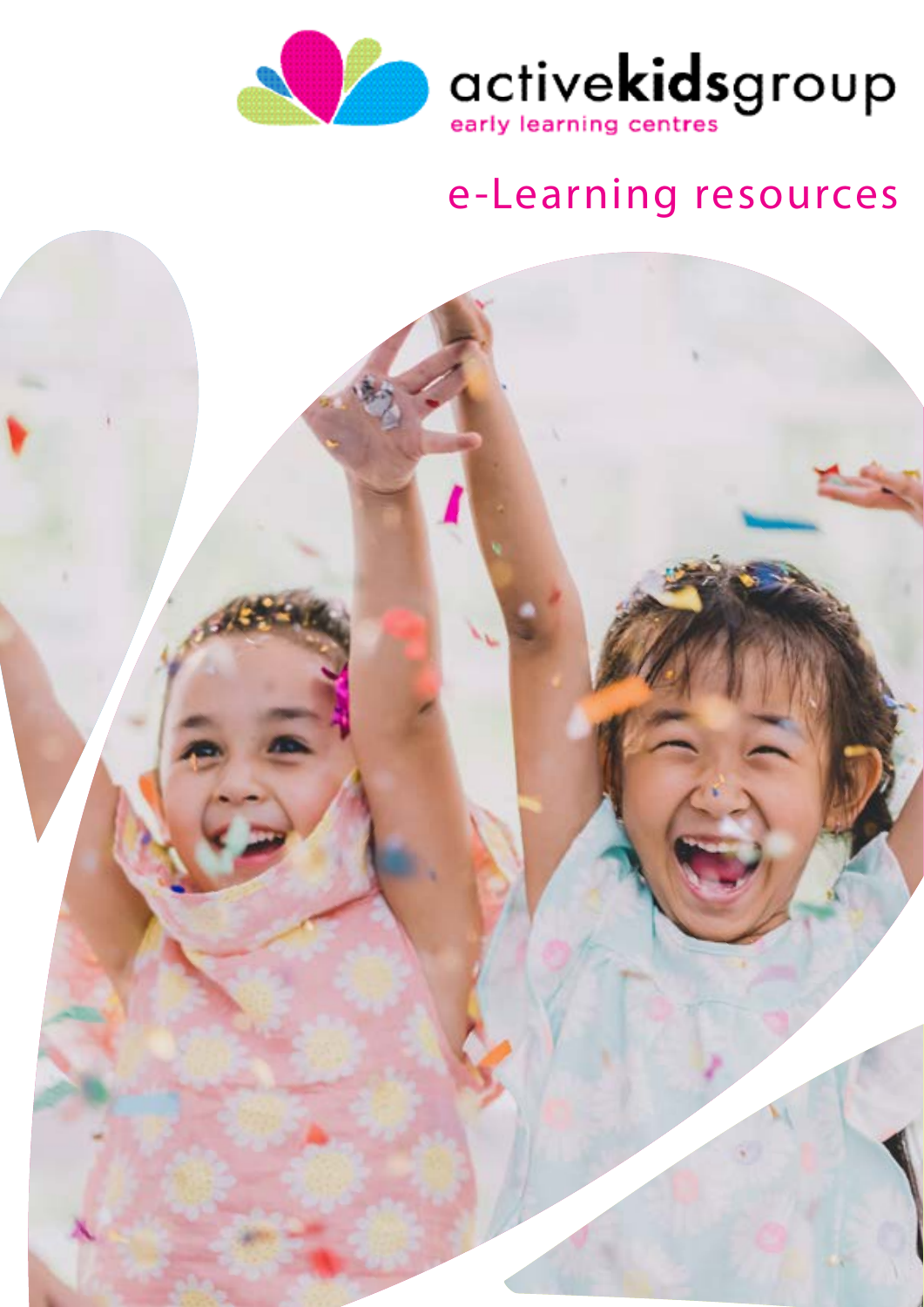

Welcome to our first edition of e-Learning! Active Kids Group aims to inspire children with a life long passion for learning. It is our ambition to continue to deliver on this through a weekly e-book providing educational activities, routines, recipes and more!

During the upcoming weeks, Active Kids Group will be working with Educators, Parents and Growfit to provide families with educational resources that can be easily implemented at home to encourage a continuity of learning and fun!

Our educators collaborate to develop a curriculum which reflects the needs, interests, strengths and knowledge of all children, and we would like to extend this to all our families who are spending more time at home.

Active Kids Group prides itself on being flexible, innovative and always willing to assist. We hope you find this resource useful and engaging for your little learners, and encourge families to share ideas they might want included for other families as well.

#### This week...

#### Activities

1-2 Year old Activities Tracing shadows Pressed flower lanterns Garden mandalas Treasure hunt Obstacle course Shape hunt

Learn and Grow Grow Fit

#### Play Tips & Routines

My 'home schooling' Toolkit

#### Recipes and snack hacks

Meal time schedule Snack Hacks Introducing finger foods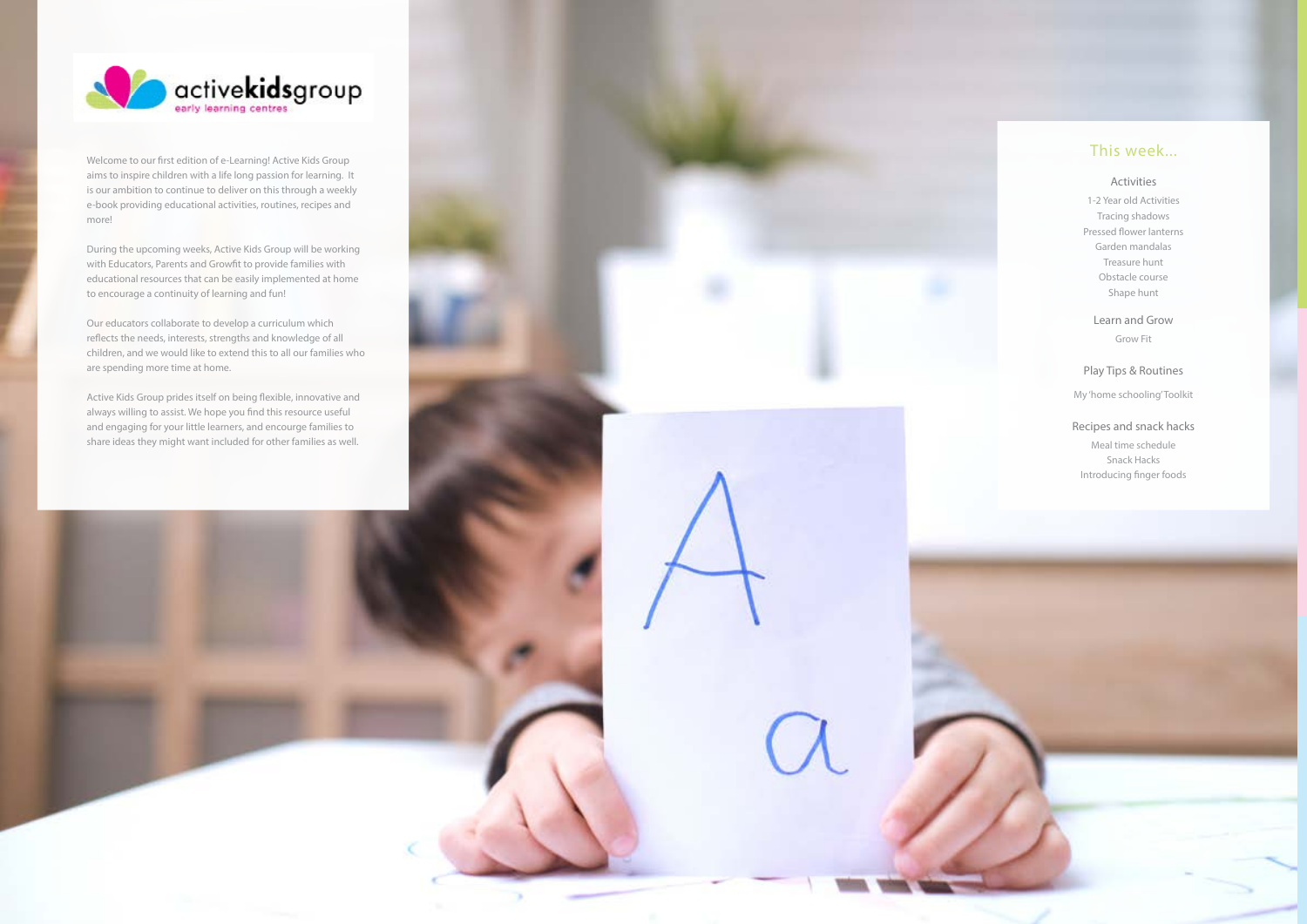#### [1-2 year ol](https://fiveminutemum.com/2018/07/12/five-things-to-do-with-1-2-year-olds/)ds

'Five minute Mum' is a mum, teacher and blogger who develops 'Five minute fun activities for busy people to do with little kids'.

These are eleven simple activities for toddlers that can easily be done at home with things you most likely already have!

- 1. POTS, PANS and PASTA
- 2. PHOTO PUZZLES
- 3. SOFA FORTS AND TUNNELS
- 4. MESSY PLAY
- 5. HOMEMADE SENSORY TRAY
- 6. BALLOONS
- 7. HIDE THE TOY
- 8. GIFT BAGS AND BOXES
- 9. STEPPING STONES
- 10. PUZZLE HUNT
- 11. RECYCLING WATER PLAY

#### [Link for more details here!](https://fiveminutemum.com/2018/07/12/five-things-to-do-with-1-2-year-olds/)







#### Activities



### Learning outcomes

- 
- 
- 
- 
-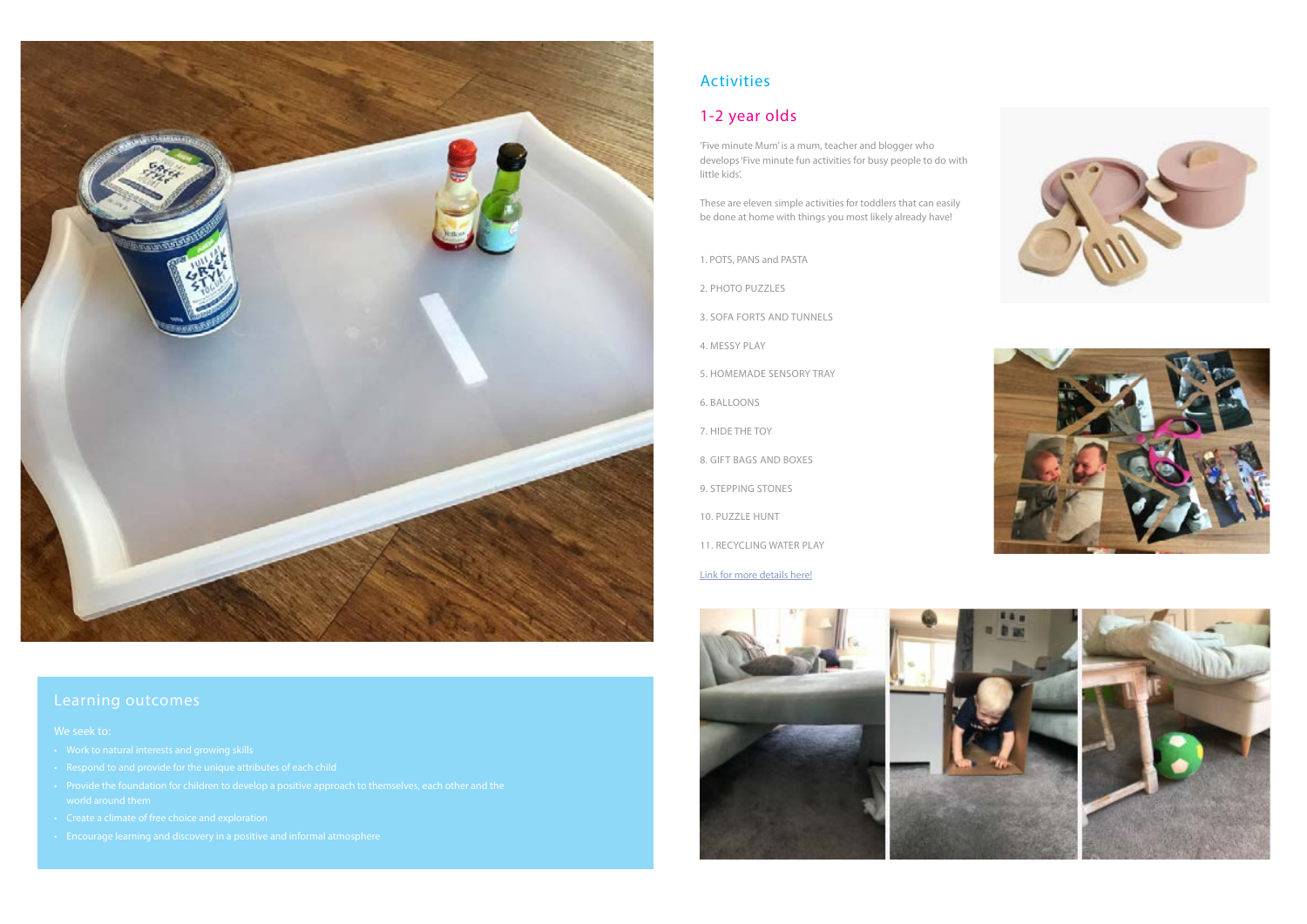# Tracing Shadows

Take advantage of a sunny day and have lots of fun tracing shadows outside! Set up a workspace with whichever toys you would like to trace. Make sure the toys are set up in the sun with adequate sun to create a shadow for tracing! [Read more here](https://thedadlab.com/tracing-shadows-activity/)

The DAD LAB is Father of 2, Sergei Urban, sharing ideas and activities on how to keep your little ones occupied. Sergei has also written a book called 'TheDadLab: 50 Awesome Science Projects for Parents and Kids' by Sergei Urban - [link here if you would like to read more](https://thedadlab.com/book50/)

# Magical Pressed Flower Lanterns

What you'll need: Tissue Paper Glue Flowers Water balloons Paint Brush Flameless tealight

Steps:

Press flowers picked from your garden. Blow up balloon and cover in a layer of tissue paper. Add pressed flowers. Allow time to dry.

Pop Balloon. Trim the bottom of the paper mache lantern to sit flat.

Put tea lights in your lanterns and set them up in your home! [Read here for more!](https://littlepinelearners.com/magical-pressed-flower-lanterns/)





## Learning Outcomes:

 Ecourages visual analysis, fine motor skills, concentration and hand-eye co-ordination.

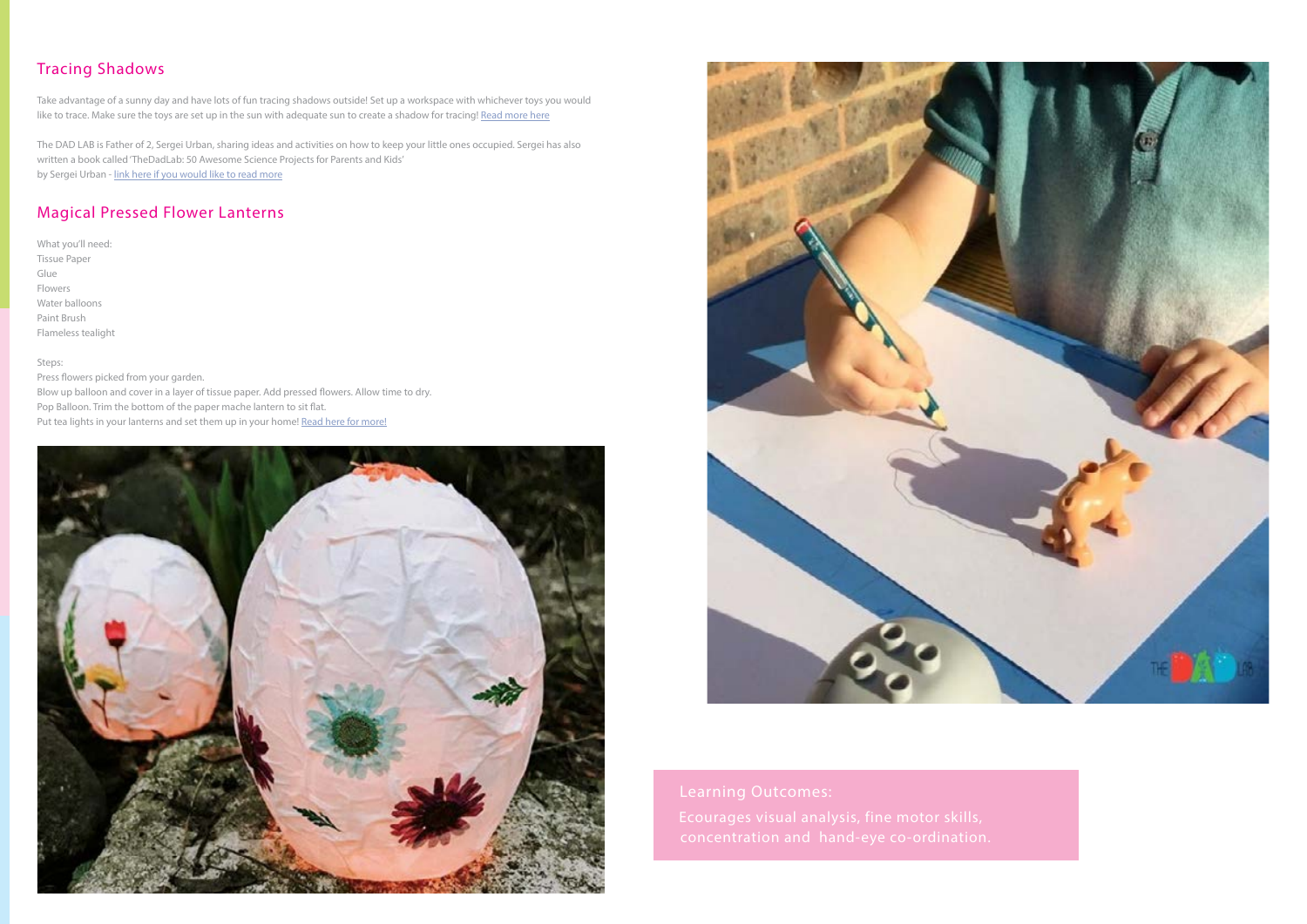



### Garden mandalas

'Mandalas are circular geometric designs, crafted out of a range of items. A walk through the garden provides leaves, sticks and flowers that children can position into a pattern.' - Jess Smith via **Instagram** 

#### Learning Outcomes:

This is a great activity for children to explore and promotes

concepts such as pattern, symmetry, and creativity.



Treasure Hunt

This is a really simple one and is great for any age. Hide some objects around the house and challenge them to find them all.

You can even set a timer or make treasure maps to add to the fun.

When your child has found all the objects get them to hide them from you and create a treasure map to help you.

You can add a level of complexity for older children by challenging them to find objects that are one colour or all the same shape.

What you will need: Some things to hide

Mess Level: Low

Length of activity: Longer than you think!

Parent Engagement: Medium

- -
	-



#### Obstacle Course

Move your furniture around to create an obstacle course for your child to navigate. Even better play the floor is lava!

What you will need: Objects to climb over under, around through, jump on, slide down.

Mess Level: High

Length of activity: Open ended

Parent Engagement: Medium- set up near you if you need to work so you can ensure they are safe.





#### Learning Outcomes:

- 
- 
- 

### Shape Hunt

Draw some different shapes on paper and challenge your child to find that shape in the house

What you will need: Shape flashcards

Mess Level: Low

Length of activity: 15 minutes

Parent Engagement: High- children will need help in identifying shapes and engagement to keep them stimulated.

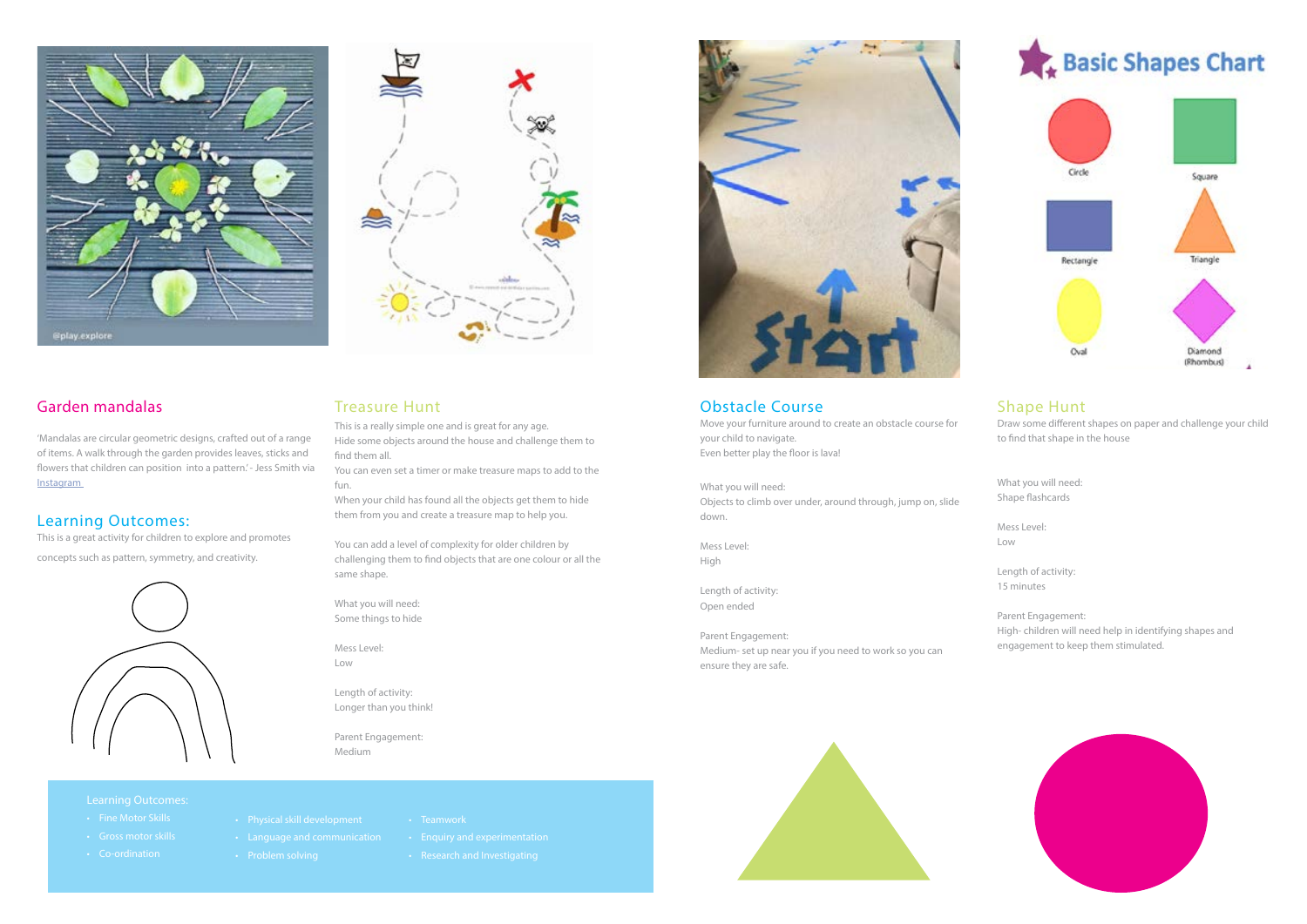

# GROWFIT

#### Health and fitness for Kids.

Growfit is offering families free online classes via [www.dafitclub.com.au](https://dafitclub.com.au)

This provides families access to the Parent online portal, including:

- Videos and tutorials
- Daily videos and activities
- Ongoing support from the Da Fit Team

Da Fit Club gives children and their families the opportunity to make small lifestyle changes, encouraging and promoting positive health awareness and knowledge.

#### [Sign up for access to the Free Parent Portal here](https://dafitclub.com.au/sign-up-online/)





# Parents - 1-5 yrs

The most rapid development is in the first 5 year of your child's life, that is why it is so important. Everything that follow must be built upon these foundations.

**READ MORE** 



#### Play Tips and Routines

A simple guide to home activities with children. [Link for more](https://www.instagram.com/p/B-GUeIgn3qi/)

#### Rest & Sleep

To note; sleep and rest times are an important part of a daily routine for children. Children are encouraged to rest from 12:00pm to 2:00pm while in care. Some younger children will need to sleep, while others will participate in quiet activities.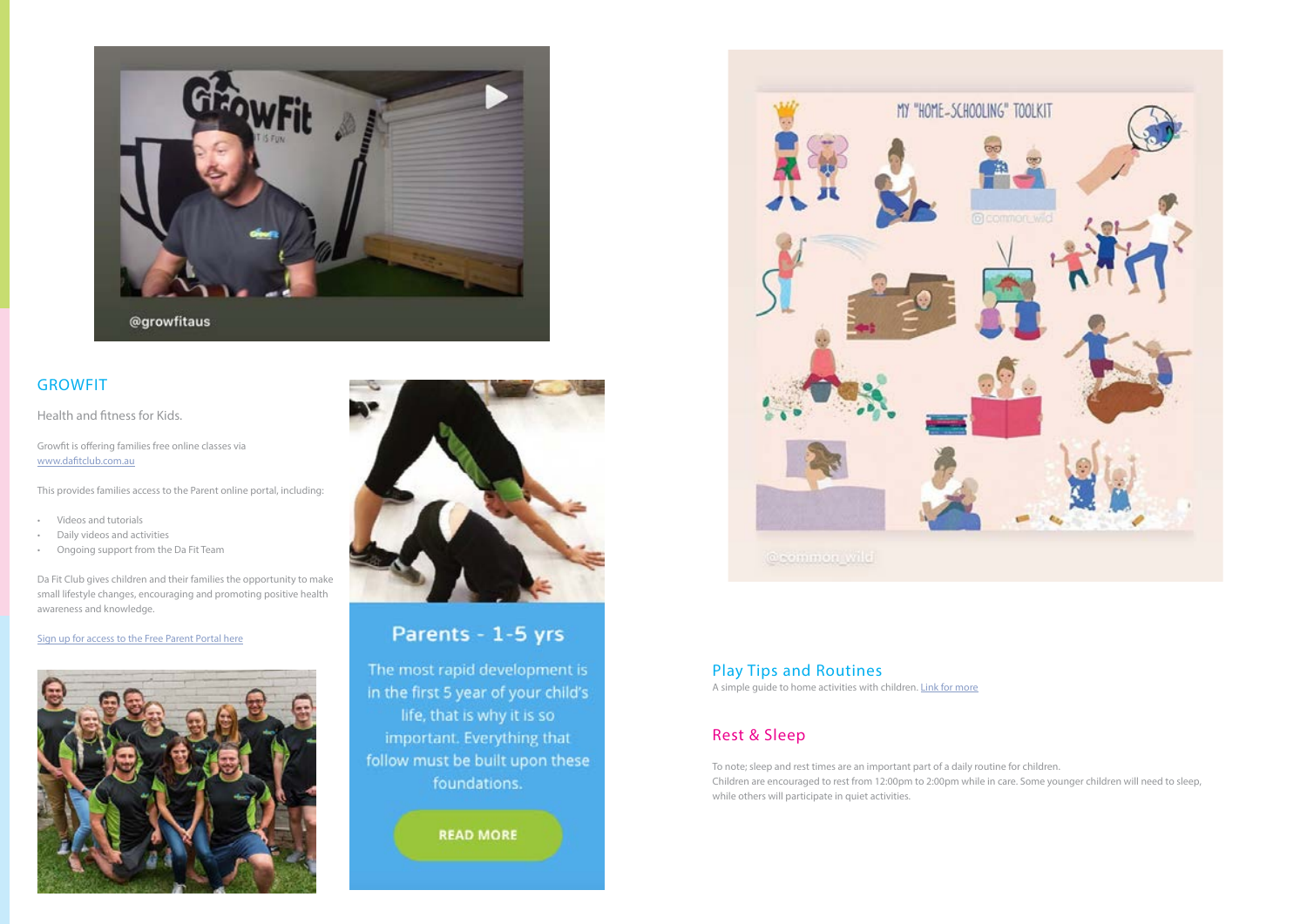# Introducing finger foods

A guide to introducing finger foods

'Foods should be, as a guide, your own finger length and shape. Having food shaped this way allows baby to grasp the food, and take smaller bites - minimising the chance they will shove the whole thing in their mouth!' -Nutrition consultant Luca McCabe delves into introducing finger foods, [link here for more!](https://www.instagram.com/p/B1qRDuCnsmA/)



#### ['Each family will have their own schedule that works for them that includes 3 meals and 0-3 snacks. Each family will also have to](https://www.instagram.com/p/B8xPBIyg8iw/)  navigate exceptions, because those are just part of parenting.' - [Link for more details here.](https://www.instagram.com/p/B8xPBIyg8iw/)



both

# Meal Time Schedule